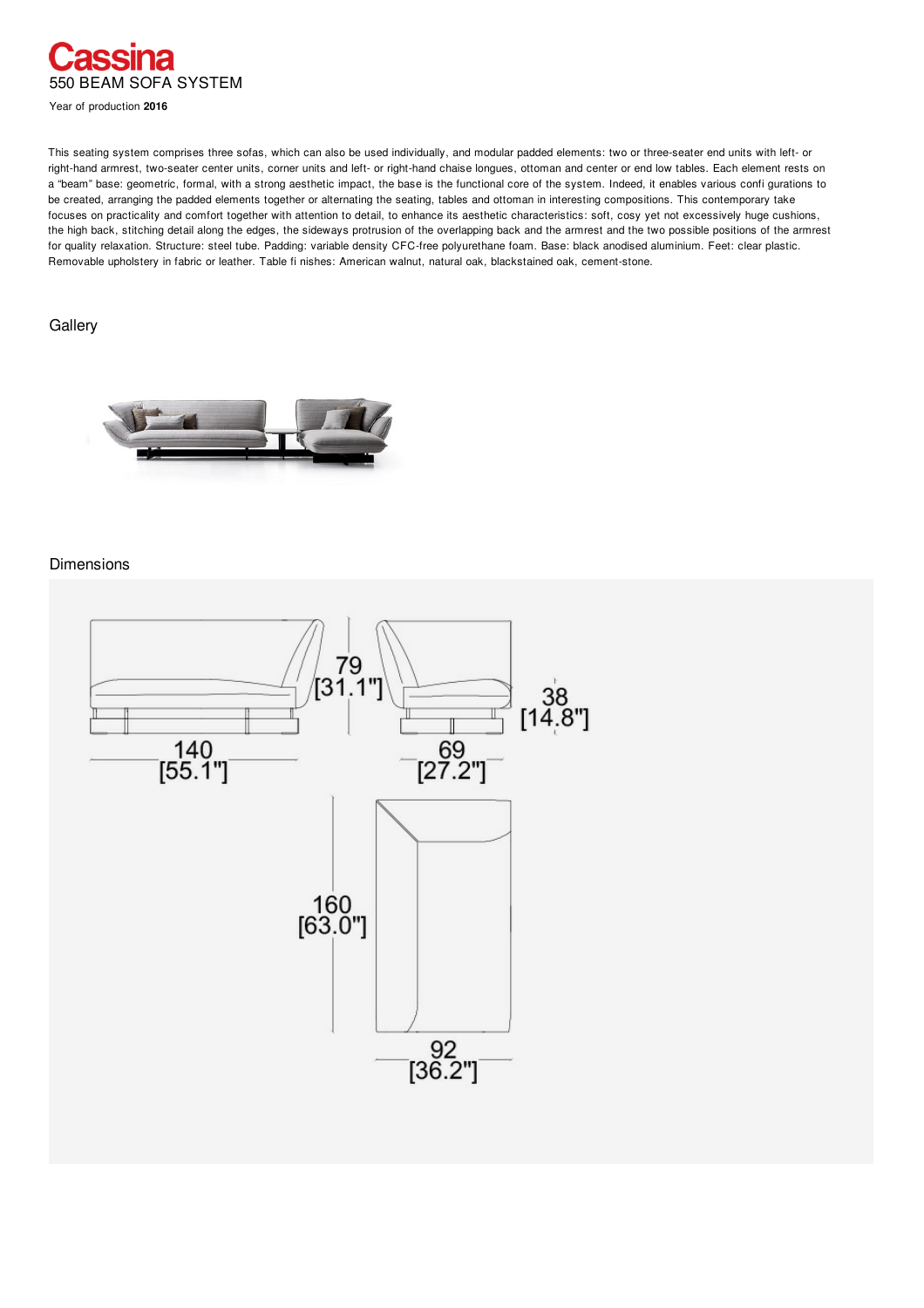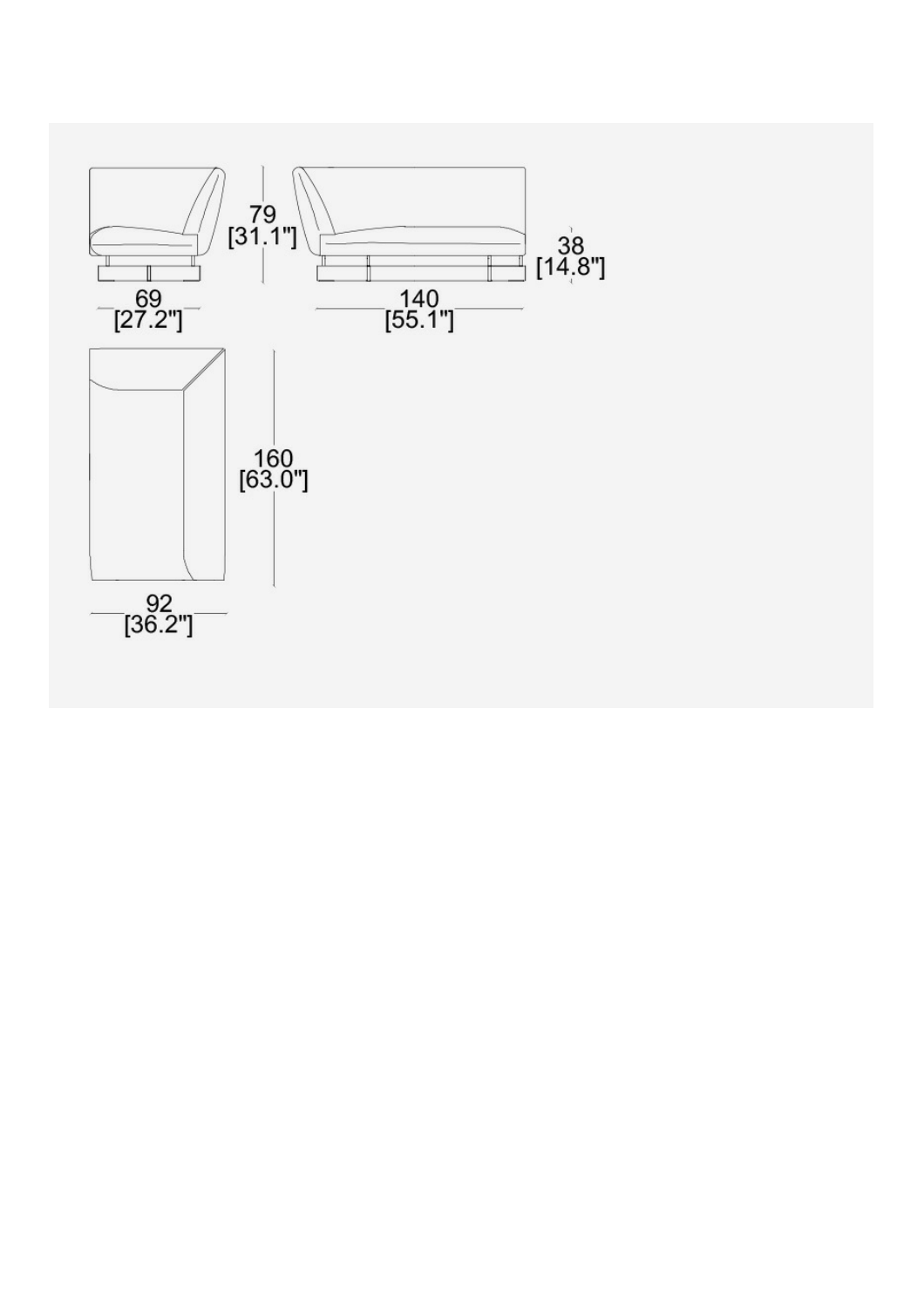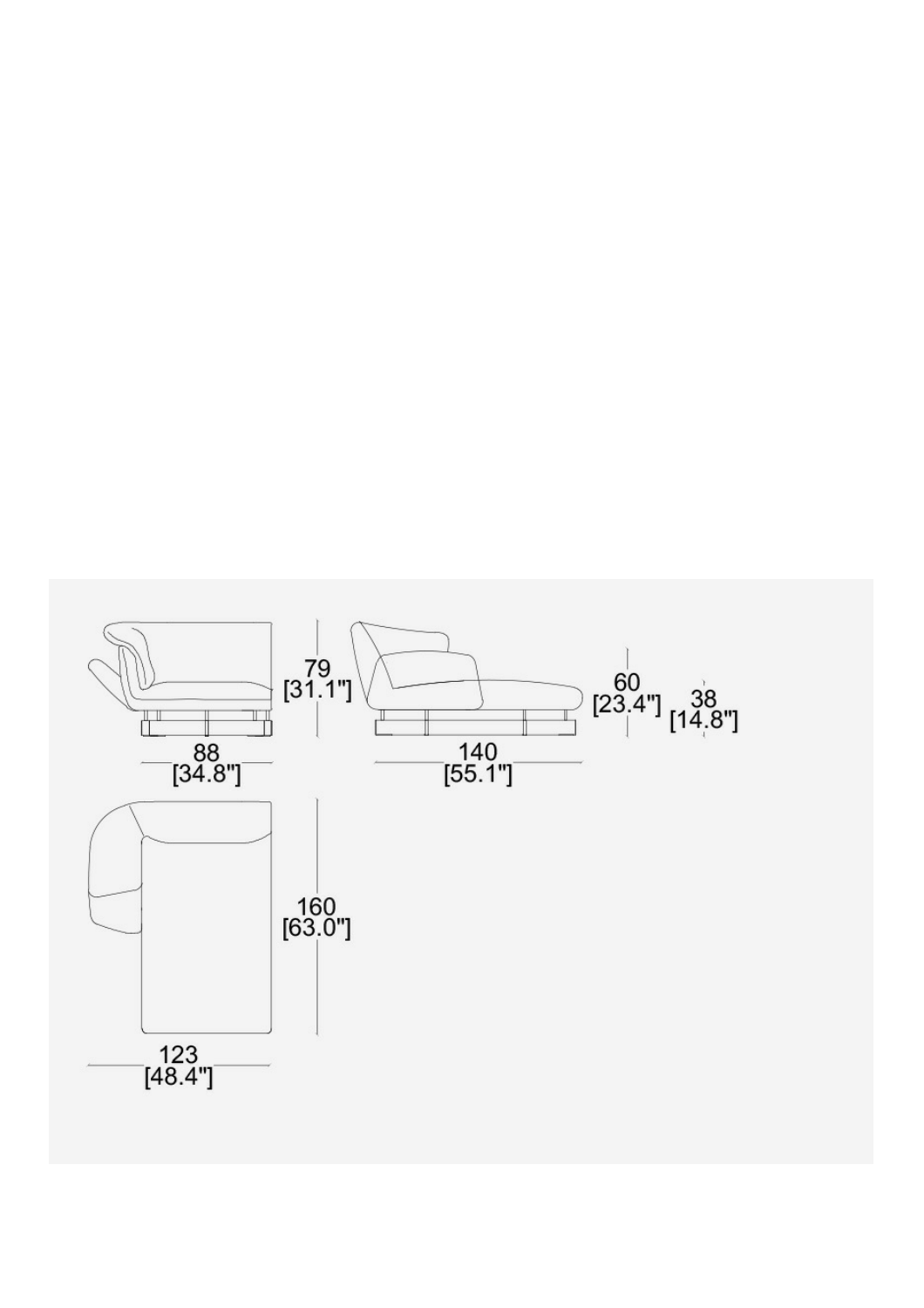

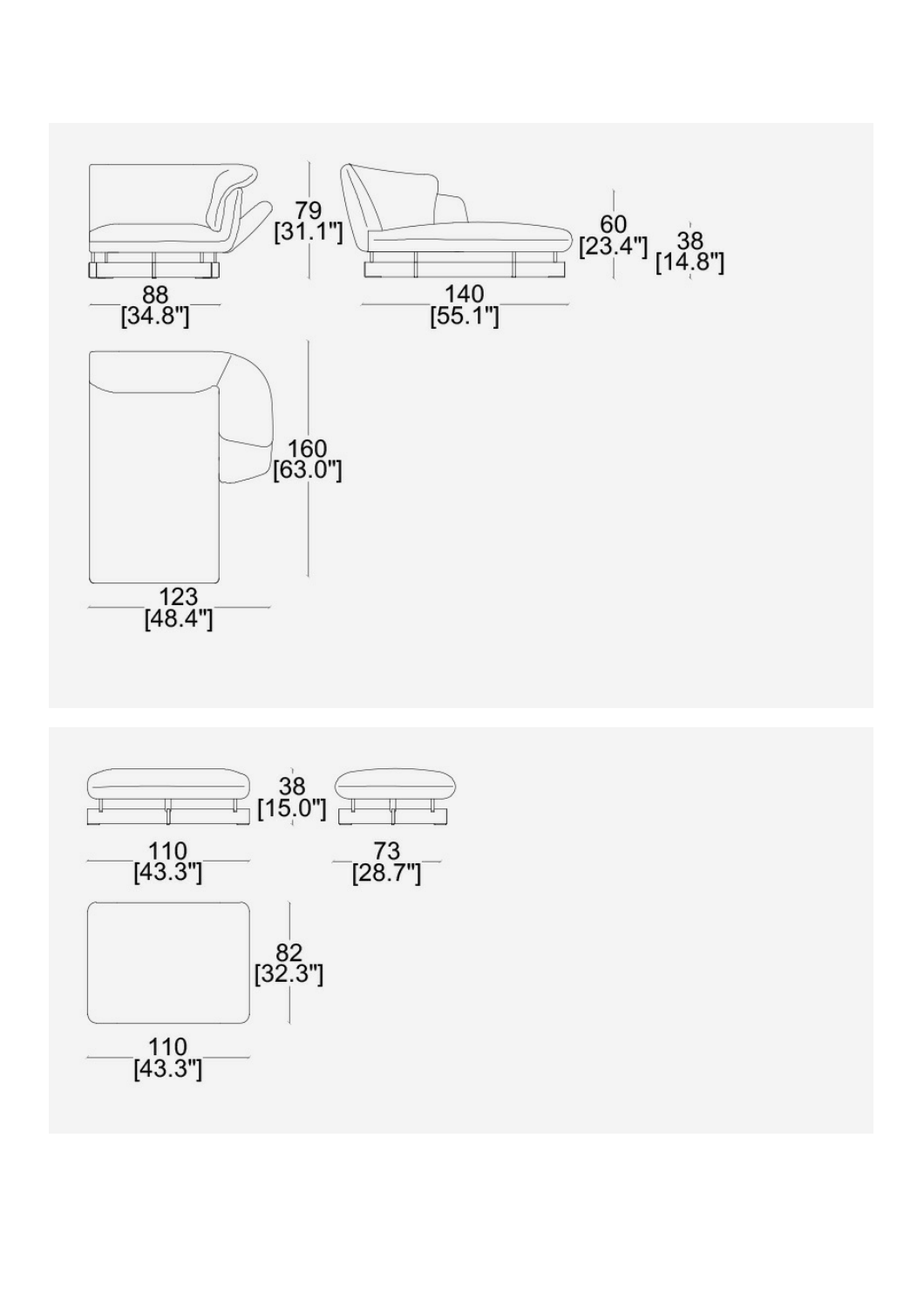

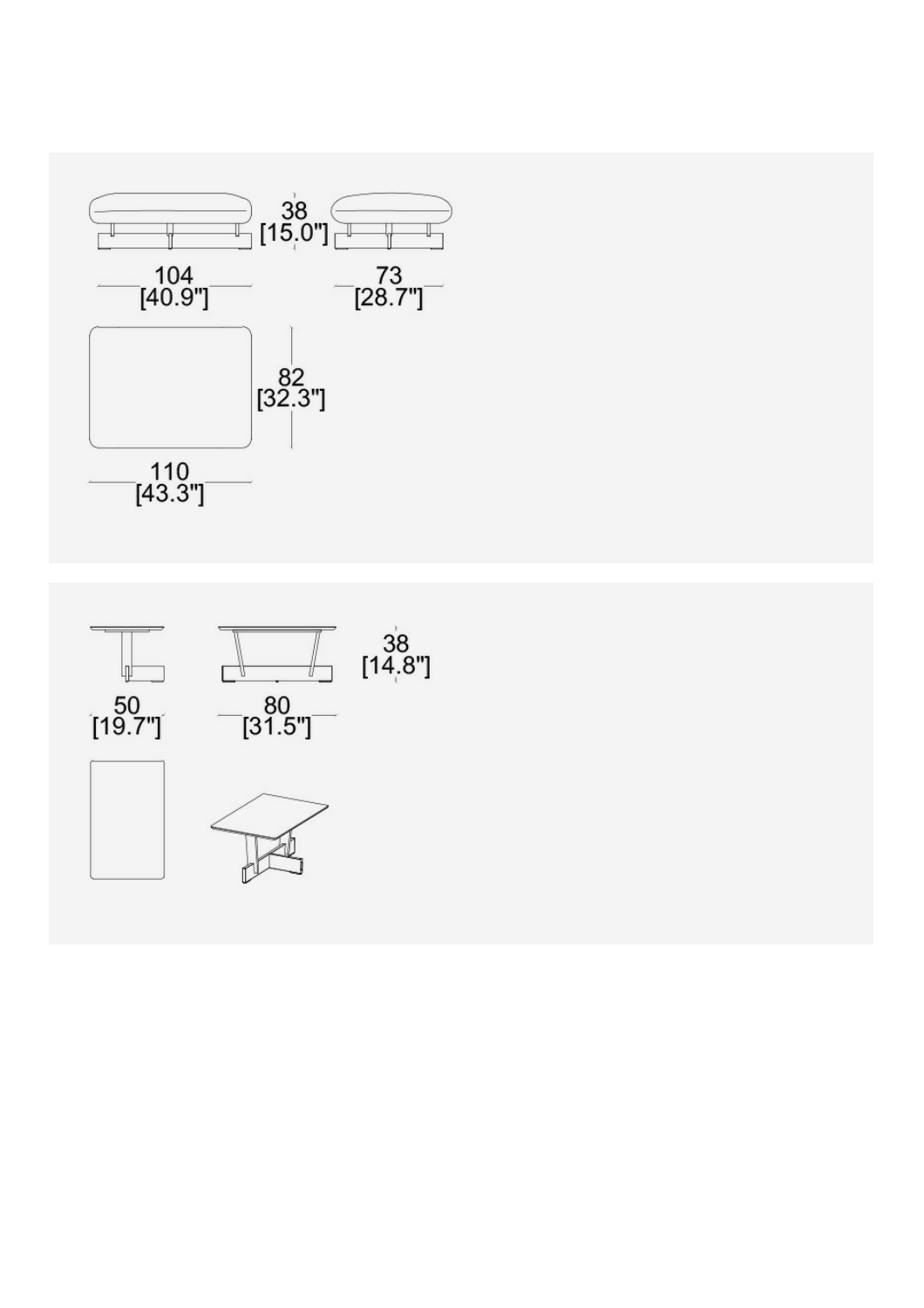

## Authenticity

All the models in the Cassina collection, by merit of their artistic content and particular creative character, are protected by copyright, a legal institution that is universally recognised and safeguarded; legal protection is assured for the whole life-span of the author and for 70 years after his/her death (or the death of the last surviving co-author).